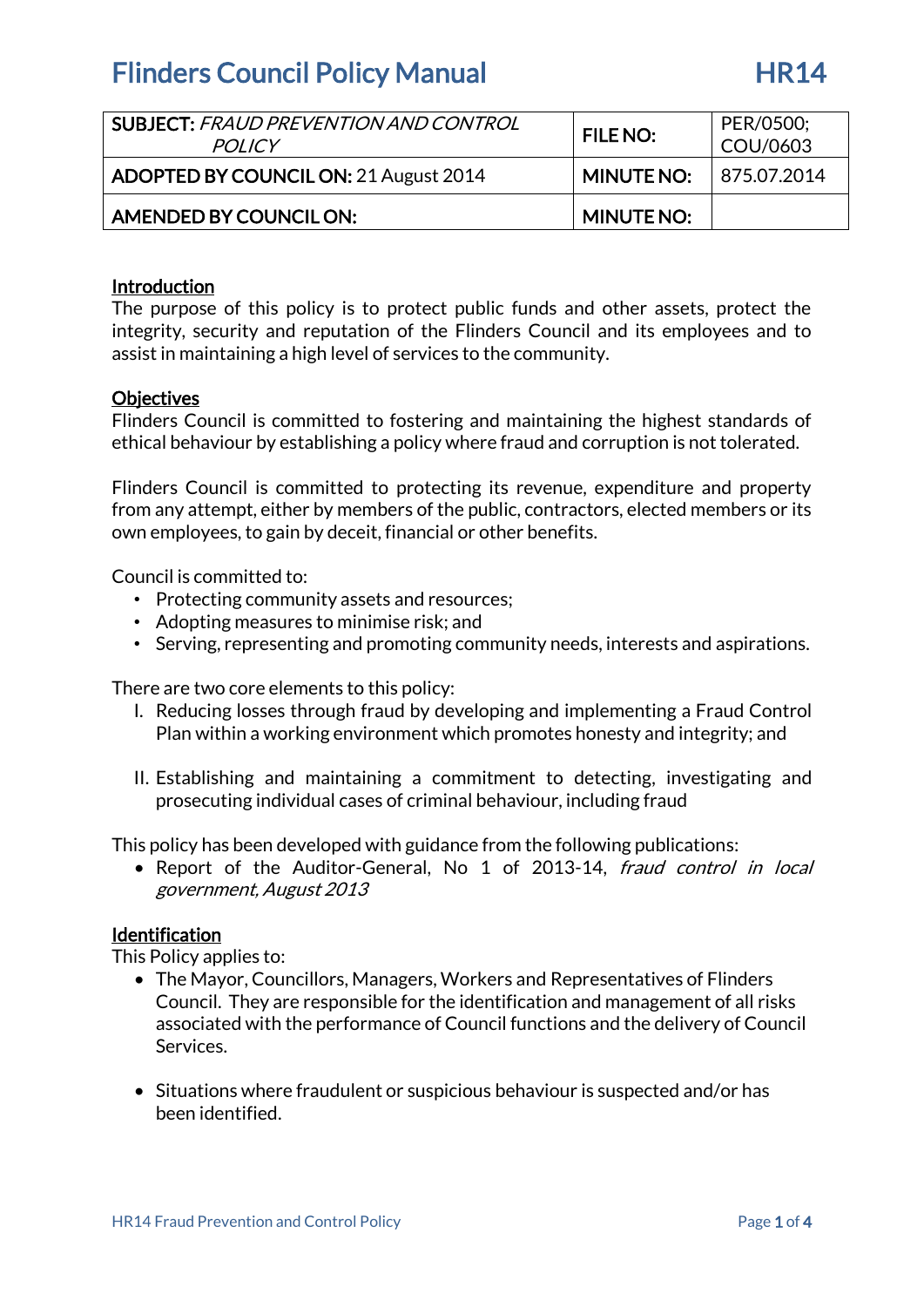### **Definitions**

### Corruption

Corruption is defined by Australian Standard (AS8001-2008) as 'dishonest activity in which a director, executive, manager, employee or contractor of an entity acts contrary to the interests of the entity and abuses his/her position of trust in order to achieve some personal gain or advantage for him or herself or for another person or entity.' Corruption is any conduct that is improper, immoral or fraudulent.

### **Fraud**

Fraud is defined by AS8001-2008 as 'dishonest activity causing actual or potential financial loss to any person or entity including theft of monies or other property by Council officers or persons external to the entity and whether or not deception is used at the time, immediately before or immediately following the activity. This also includes the deliberate falsification, concealment, destruction or use of falsified documentation used or intended for use for a normal business purpose or the improper use of information or position.'

The above definition does not have to be tangible and, includes the following types of offences: (the following list is not intended to be exhaustive)

- Theft/stealing;
- Abuse of position and power for personal gain;
- Unauthorised and/or illegal use of asset, information or services for private purposes;
- Manipulation of computer programs for improper purposes;
- Manipulation and misuse of account payments;
- Obtaining a financial advantage or any other benefit by deception;
- Conflicts of interest:
- Bribery (accepting personal gifts and benefits);
- Use of intellectual property;
- Use of corporate credit cards;
- Causing a loss, or avoiding or creating a liability, by deception;
- Making, using or possessing forged or falsified documents;
- Unlawful use of vehicles, telephones and other property or services;
- Perverting the course of justice;
- Elected members dishonestly using influence;
- Election bribery;
- Election funding offences;
- Election fraud; or
- For any dishonest or improper purpose

### **Policy Guidelines**

**Expectations** 

a) Councillors and council staff are expected to maintain a high standard of ethical conduct in all activities, in particular with respect to resources, information and authority.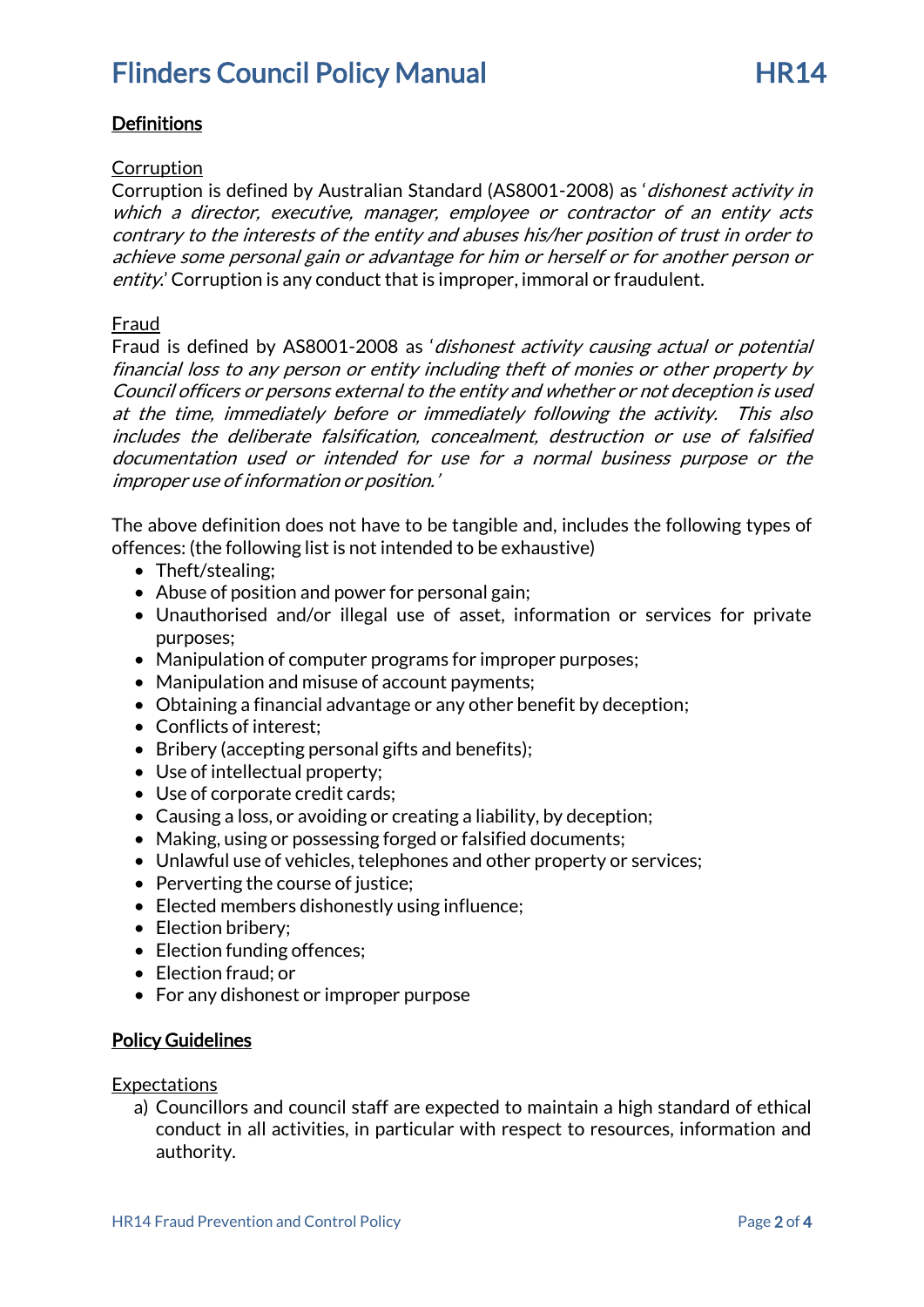- b) All staff are expected to develop, encourage, insist upon and implement sound financial legal and ethical decision making within their responsibility levels.
- c) All Councillors are expected to be familiar with and act in accordance with the Council's Code of Conduct. The Council expects similar standards from the people, agencies or organisations that do business with the Council.
- d) All staff and Councillors must declare any interests in relation to matters they are currently considering, investigating or making a decision on.
- e) Fraudulent acts against the Council are unacceptable and may constitute a criminal offence.
- f) Any Councillor or staff member who suspects fraudulent behaviour must report it immediately to their Manager or the General Manager

### Responsibilities for Directors/Managers

- a) Managers/Coordinators are expected to lead by example and to demonstrate integrity and fairness in decision making and to be open and honest in their dealings with others.
- b) Managers/Coordinators must ensure that the three elements required for effective management of fraud prevention are evident in the workplace. The three elements are as follows:
	- I. Positive attitude of management towards internal control. Expressed through interest, involvement, policies and procedures.
	- II. The selection and development of quality staff who demonstrate high ethical standards. The appropriate application of leadership and training to all staff will enhance the quality of performance and therefore control. Ensuring Position Descriptions include risk management control (including fraud) responsibilities.
	- III. The monitoring of systems, whether informal information gathering, active supervision of formal information systems.
- c) Managers/Coordinators are expected to make themselves familiar with, and implement Council's Fraud Prevention and Control Policy.
- d) Managers/Coordinators are required to promptly advise the General Manager or Departmental Manager of instances of suspect or actual fraud. All such matters must be dealt with in accordance with other relevant internal reporting procedures.
- e) When fraud is detected, Managers/Coordinators must take prompt action both to stop fraudulent behaviour and to discourage others who may be inclined to commit similar conduct.

#### Fraud Detection

• Council will employ a number of internal fraud prevention mechanisms to ensure early detection of suspicious or fraudulent behaviours.